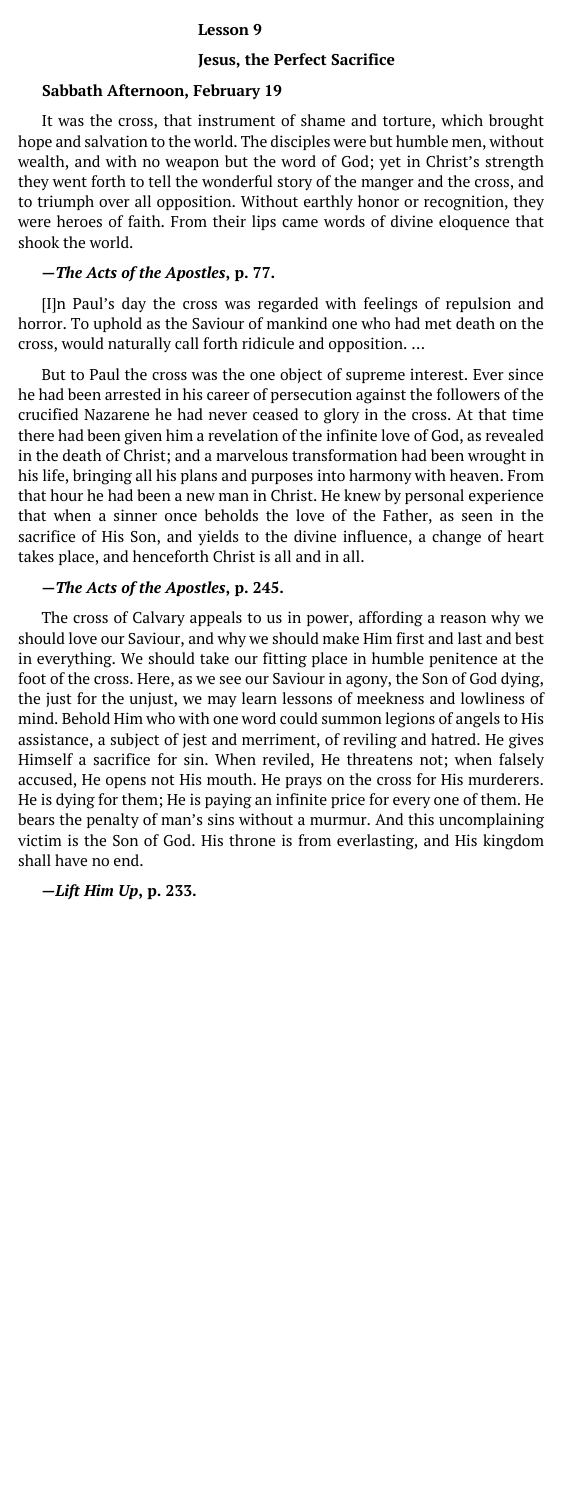## **Sunday, February 20: Why Were Sacrifices Needed?**

The covenant of grace was first made with man in Eden, when after the Fall there was given a divine promise that the seed of the woman should bruise the serpent's head. To all men this covenant offered pardon and the assisting grace of God for future obedience through faith in Christ. It also promised them eternal life on condition of fidelity to God's law. Thus the patriarchs received the hope of salvation.

This same covenant was renewed to Abraham in the promise, "In thy seed shall all the nations of the earth be blessed." Genesis 22:18. This promise pointed to Christ. So Abraham understood it (see Galatians 3:8, 16), and he trusted in Christ for the forgiveness of sins. It was this faith that was accounted unto him for righteousness. The covenant with Abraham also maintained the authority of God's law. …

Though this covenant was made with Adam and renewed to Abraham, it could not be ratified until the death of Christ. It had existed by the promise of God since the first intimation of redemption had been given; it had been accepted by faith; yet when ratified by Christ, it is called a new covenant. The law of God was the basis of this covenant, which was simply an arrangement for bringing men again into harmony with the divine will, placing them where they could obey God's law.

#### **—***Patriarchs and Prophets***, pp. 370, 371.**

Christ is our Mediator and officiating High Priest in the presence of the Father. He was shown to John as a Lamb that had been slain, as in the very act of pouring out His blood in the sinner's behalf. When the law of God is set before the sinner, showing him the depth of his sins, he should then be pointed to the Lamb of God, that taketh away the sin of the world. He should be taught repentance toward God and faith toward our Lord Jesus Christ. Thus will the labor of Christ's representative be in harmony with His work in the heavenly sanctuary.

## **—***Testimonies for the Church***, vol. 4, p. 395.**

Cain came before God with murmuring and infidelity in his heart in regard to the promised sacrifice and the necessity of the sacrificial offerings. His gift expressed no penitence for sin. He felt, as many now feel, that it would be an acknowledgment of weakness to follow the exact plan marked out by God, of trusting his salvation wholly to the atonement of the promised Saviour. He chose the course of self-dependence. He would come in his own merits. He would not bring the lamb, and mingle its blood with his offering, but would present his fruits, the products of his labor. He presented his offering as a favor done to God, through which he expected to secure the divine approval. Cain obeyed in building an altar, obeyed in bringing a sacrifice; but he rendered only a partial obedience. The essential part, the recognition of the need of a Redeemer, was left out.

**—***Patriarchs and Prophets***, p. 72.**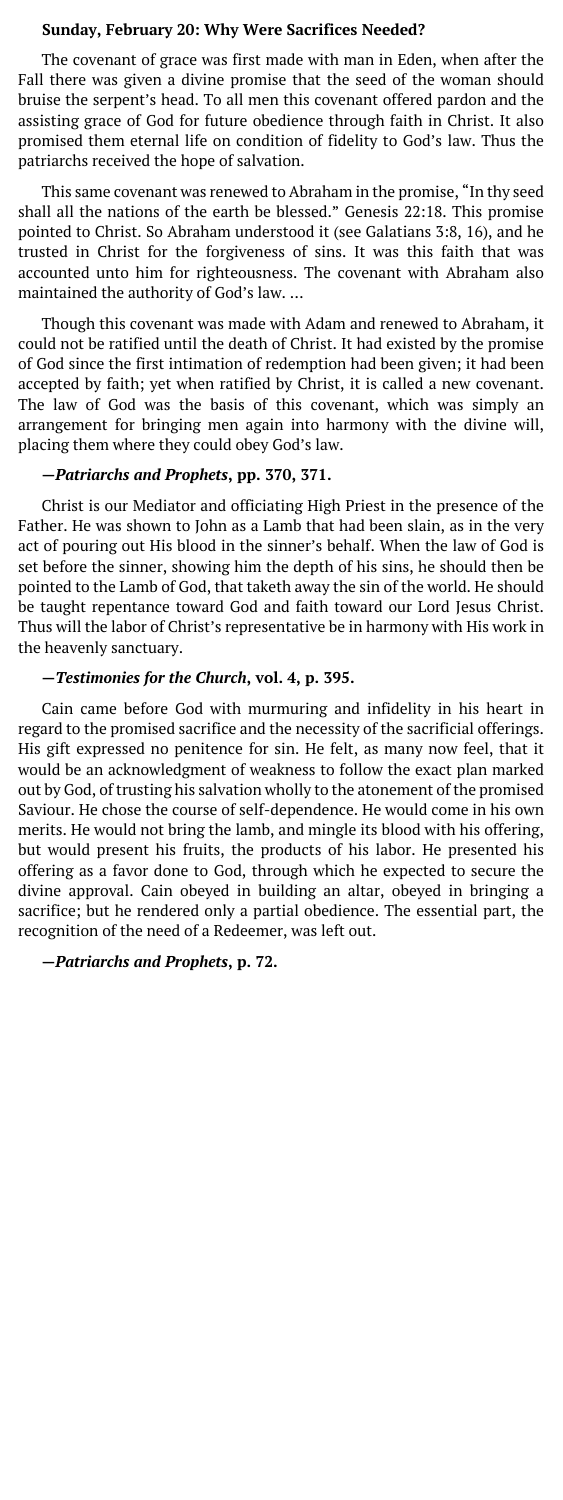## **Monday, February 21: Diverse Kinds of Sacrifices**

It is not only the privilege but the duty of every Christian to maintain a close union with Christ and to have a rich experience in the things of God. … When we read the lives of men who have been eminent for their piety we often regard their experiences and attainments as far beyond our reach. But this is not the case. Christ died for all; and we are assured in His word that He is more willing to give His Holy Spirit to them that ask Him than are earthly parents to give good gifts to their children. The prophets and apostles did not perfect Christian character by a miracle. They used the means which God had placed within their reach; and all who will put forth the same effort will secure the same results.

In his letter to the church at Ephesus, Paul … assures them of his earnest prayers for their spiritual prosperity:

"I bow my knees unto the Father of our Lord Jesus Christ, … that he would grant you, according to the riches of his glory, to be strengthened with might by his Spirit in the inner man; that Christ may dwell in your hearts by faith; that ye, being rooted and grounded in love, may be able to comprehend with all saints what is the breadth, and length, and depth, and height; and to know the love of Christ, which passeth knowledge, that ye might be filled with all the fulness of God" (Ephesians 3:14-19).

# **—***The Sanctified Life***, pp. 83, 84.**

[Jesus] "was made in the likeness of men: and being found in fashion as a man, he humbled himself, and became obedient unto death." He voluntarily assumed human nature. It was His own act, and by His own consent. He clothed His divinity with humanity. He was all the while as God, but He did not appear as God. He veiled the demonstrations of Deity, which had commanded the homage, and called forth the admiration, of the universe of God. He was God while upon earth, but He divested Himself of the form of God, and in its stead took the form and fashion of a man. He walked the earth as a man. For our sakes He became poor, that we through His poverty might be made rich. He laid aside His glory and His majesty. He was God, but the glories of the form of God He for a while relinquished. Though He walked among men in poverty, scattering His blessings wherever He went, at His word legions of angels would surround their Redeemer, and do Him homage. But He walked the earth unrecognized, unconfessed, with but few exceptions, by His creatures. The atmosphere was polluted with sin and curses, in place of the anthem of praise. His lot was poverty and humiliation. As He passed to and fro upon His mission of mercy to relieve the sick, to lift up the depressed, scarce a solitary voice called Him blessed, and the very greatest of the nation passed Him by with disdain.

**—Ellen G. White Comments, in** *The SDA Bible Commentary***, vol. 5, pp. 1126, 1127.**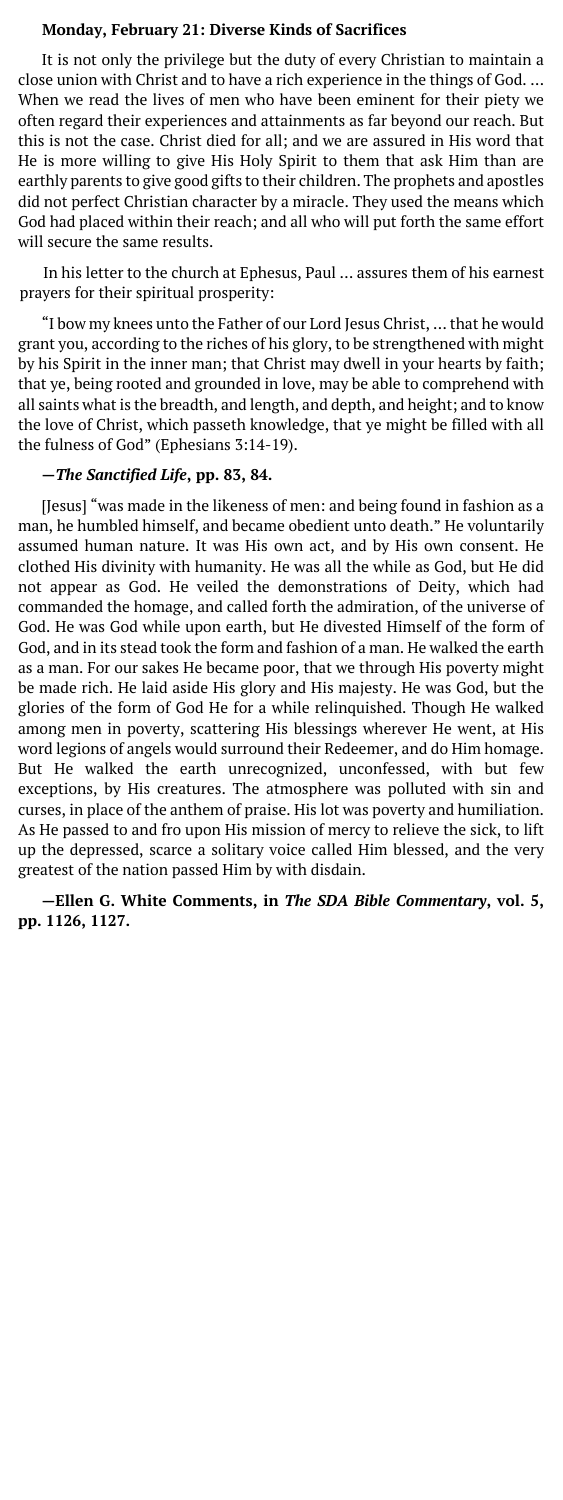## **Tuesday, February 22: Jesus' Perfect Sacrifice**

While God has desired to teach men that from His own love comes the Gift which reconciles them to Himself, the archenemy of mankind has endeavored to represent God as one who delights in their destruction. Thus the sacrifices and ordinances designed of Heaven to reveal divine love have been perverted.

In word and in deed the Messiah, during His earthly ministry, was to reveal to mankind the glory of God the Father. Every act of His life, every word spoken, every miracle wrought, was to make known to fallen humanity the infinite love of God. …

Thus, through patriarchs and prophets, as well as through types and symbols, God spoke to the world concerning the coming of a Deliverer from sin.

## **—***Lift Him Up***, p. 26.**

The foundation of our hope in Christ is the fact that we recognize ourselves as sinners in need of restoration and redemption. It is because we are sinners that we have courage to claim Him as our Saviour. Then let us take heed lest we deal with the erring in a way that would say to others that we have no need of redemption. Let us not denounce, condemn, and destroy as though we were faultless. It is the work of Christ to mend, to heal, to restore. God is love. … He … gives Satan no occasion for triumphing by making the worst appear or by exposing our weaknesses to our enemies.

Christ came to bring salvation within the reach of all. … The most erring, the most sinful, were not passed by; His labors were especially for those who most needed the salvation He came to bring. The greater their need of reform, the deeper was His interest, the greater His sympathy, and the more earnest His labors. His great heart of love was stirred to its depths for the ones whose condition was most hopeless and who most needed His transforming grace.

#### **—***In Heavenly Places***, p. 291.**

There is no rest for the living Christian this side of the eternal world. To obey God's commandments is to do right and only right. This is Christian manliness. But many need to take frequent lessons from the life of Christ, who is the Author and Finisher of our faith. "Consider Him that endured such contradiction of sinners against Himself, lest ye be wearied and faint in your minds. Ye have not yet resisted unto blood, striving against sin." You are to show a growth in the Christian graces. By manifesting meekness under provocation and growing away from low earthliness you give evidence that you have an indwelling Saviour, and every thought, word, and deed attracts men to Jesus rather than to self. There is a great amount of work to be done and but little time in which to do it. Let it be your lifework to inspire all with the thought that they have a work to do for Christ. Wherever there are duties to be done which others do not understand because they do not wish to see their lifework, accept them and do them.

The standard of morality is not exalted high enough among God's people.

**—***Testimonies for the Church***, vol. 5, p. 597.**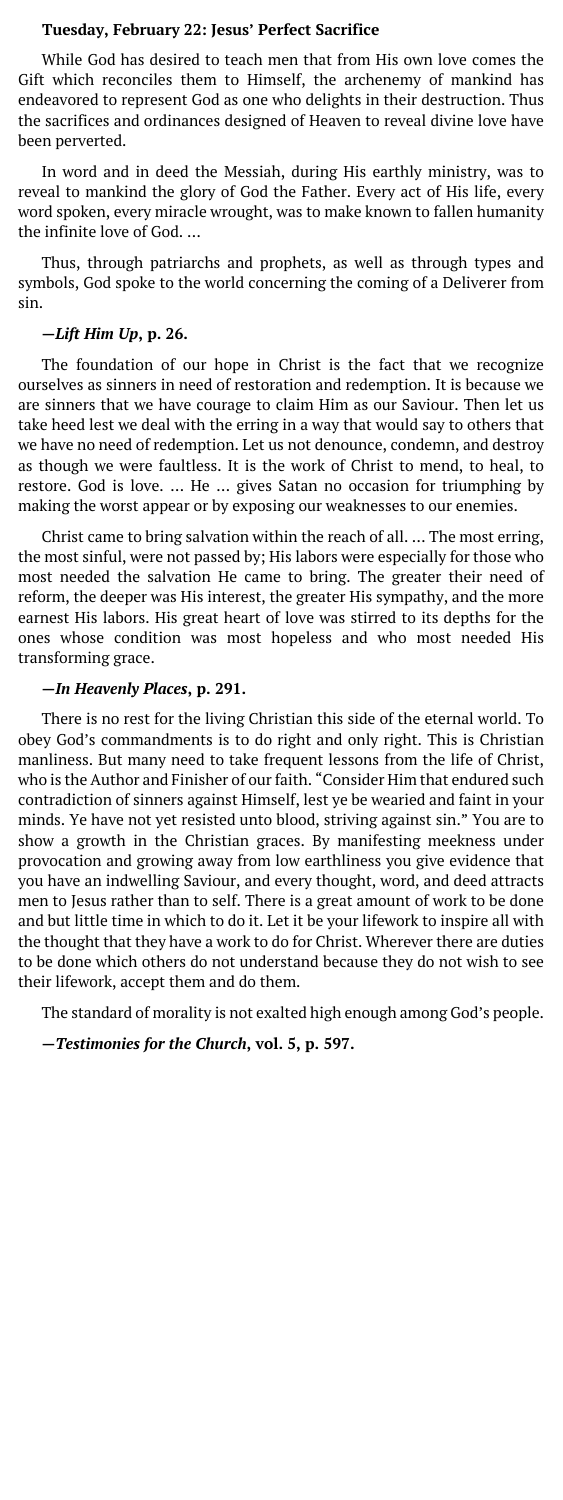#### **Wednesday, February 23: The Cross and the Cost of Forgiveness**

Only once a year could the high priest enter into the most holy place, after the most careful and solemn preparation. No mortal eye but that of the high priest could look upon the sacred grandeur of that apartment, because it was the especial dwelling place of God's visible glory. The high priest always entered it with trembling, while the people waited his return with solemn silence. Their earnest desires were to God for His blessing. Before the mercy seat God conversed with the high priest. If he remained an unusual time in the most holy, the people were often terrified, fearing that because of their sins or some sin of the priest, the glory of the Lord had slain him. But when the sound of the tinkling of the bells upon his garments was heard, they were greatly relieved. He then came forth and blessed the people.

## **—***The Story of Redemption***, pp. 155, 156.**

The spotless Son of God hung upon the cross, His flesh lacerated with stripes; those hands so often reached out in blessing, nailed to the wooden bars; those feet so tireless on ministries of love, spiked to the tree; that royal head pierced by the crown of thorns; those quivering lips shaped to the cry of woe. And all that He endured—the blood drops that flowed from His head, His hands, His feet, the agony that racked His frame, and the unutterable anguish that filled His soul at the hiding of His Father's face—speaks to each child of humanity, declaring, It is for thee that the Son of God consents to bear this burden of guilt; for thee He spoils the domain of death, and opens the gates of Paradise. He who stilled the angry waves and walked the foamcapped billows, who made devils tremble and disease flee, who opened blind eyes and called forth the dead to life,—offers Himself upon the cross as a sacrifice, and this from love to thee. He, the Sin Bearer, endures the wrath of divine justice, and for thy sake becomes sin itself.

#### **—***The Desire of Ages***, pp. 755, 756.**

In this life we can only begin to understand the wonderful theme of redemption. With our finite comprehension we may consider most earnestly the shame and the glory, the life and the death, the justice and the mercy, that meet in the cross; yet with the utmost stretch of our mental powers we fail to grasp its full significance. The length and the breadth, the depth and the height, of redeeming love are but dimly comprehended. The plan of redemption will not be fully understood, even when the ransomed see as they are seen and know as they are known; but through the eternal ages new truth will continually unfold to the wondering and delighted mind. Though the griefs and pains and temptations of earth are ended and the cause removed, the people of God will ever have a distinct, intelligent knowledge of what their salvation has cost.

#### **—***The Great Controversy***, p. 651.**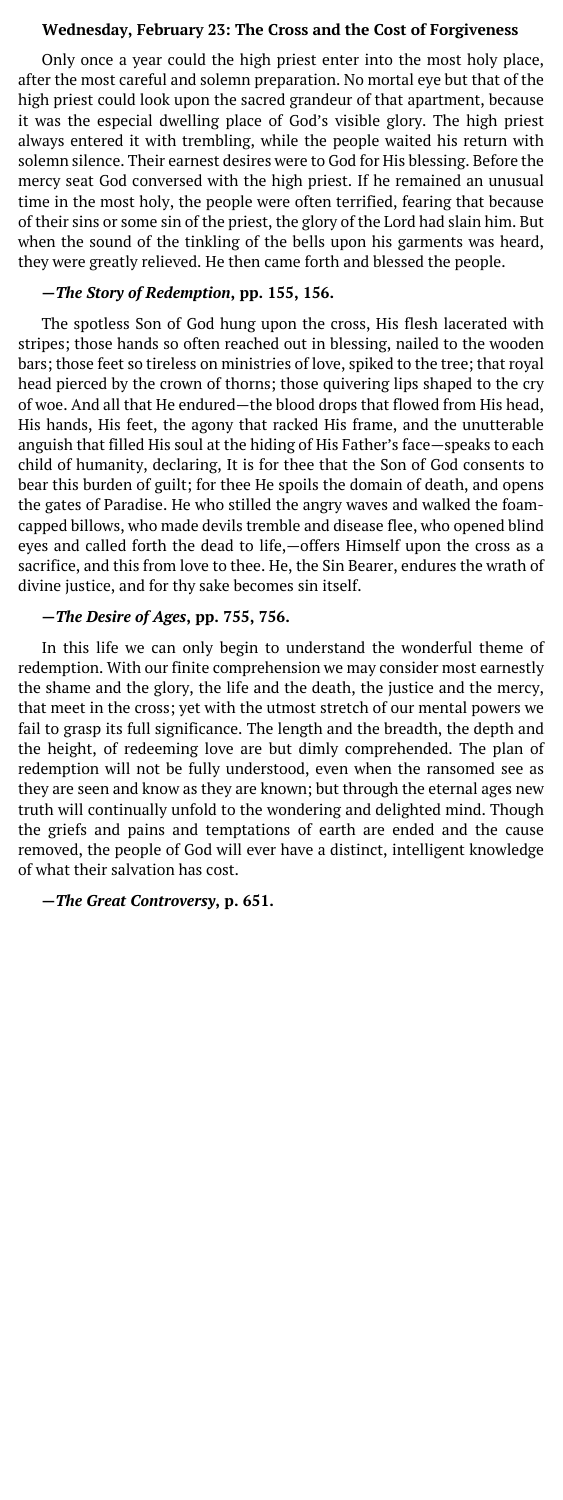## **Thursday, February 24: Judgment and the Character of God**

Christ humbled Himself to stand at the head of humanity, to meet the temptations and endure the trials that humanity must meet and endure. He must know what humanity has to meet from the fallen foe, that He might know how to succor those who are tempted.

And Christ has been made our Judge. The Father is not the Judge. The angels are not. He who took humanity upon Himself, and in this world lived a perfect life, is to judge us. He only can be our Judge. Will you remember this, brethren? Will you remember it, ministers? Will you remember it, fathers and mothers? Christ took humanity that He might be our Judge. No one of you has been appointed to be a judge of others. It is all that you can do to discipline yourselves. In the name of Christ I entreat you to heed the injunction that He gives you never to place yourselves on the judgment seat. From day to day this message has been sounded in my ears: "Come down from the judgment seat. Come down in humility."

## **—***Testimonies for the Church***, vol. 9, pp. 185, 186.**

"Herein is love, not that we loved God, but that He loved us, and sent His Son to be the propitiation for our sins." Here is language that expresses His mind toward a corrupt and idolatrous people: "How shall I give thee up, Ephraim? how shall I deliver thee, Israel? … Mine heart is turned within Me, My repentings are kindled together." Must He give up the people for whom such a provision has been made, even His only-begotten Son, the express image of Himself? God permits His Son to be delivered up for our offenses. He Himself assumes toward the Sin Bearer the character of a judge, divesting Himself of the endearing qualities of a father.

Herein His love commends itself in the most marvelous manner to the rebellious race. What a sight for angels to behold! What a hope for man, "that, while we were yet sinners, Christ died for us"! The just suffered for the unjust; He bore our sins in His own body on the tree. "He that spared not His own Son, but delivered Him up for us all, how shall He not with Him also freely give us all things?"

#### **—***Testimonies to Ministers and Gospel Workers***, pp. 245, 246.**

We need to have higher and more distinct views of the character of Christ. … We are not to think of God only as a judge and to forget Him as a loving Father. Nothing can do our souls greater harm than this, for our whole spiritual life is molded from our conceptions of God's character. We have lessons to learn of Jesus' love.

"Be ye therefore followers of God, as dear children; and walk in love, as Christ also hath loved us, and hath given himself for us an offering and a sacrifice to God for a sweetsmelling savour." Ephesians 5:1, 2. This is the height of the love we are required to reach. And the texture of this love is not tainted with selfishness.

**—***Our High Calling***, p. 176.**